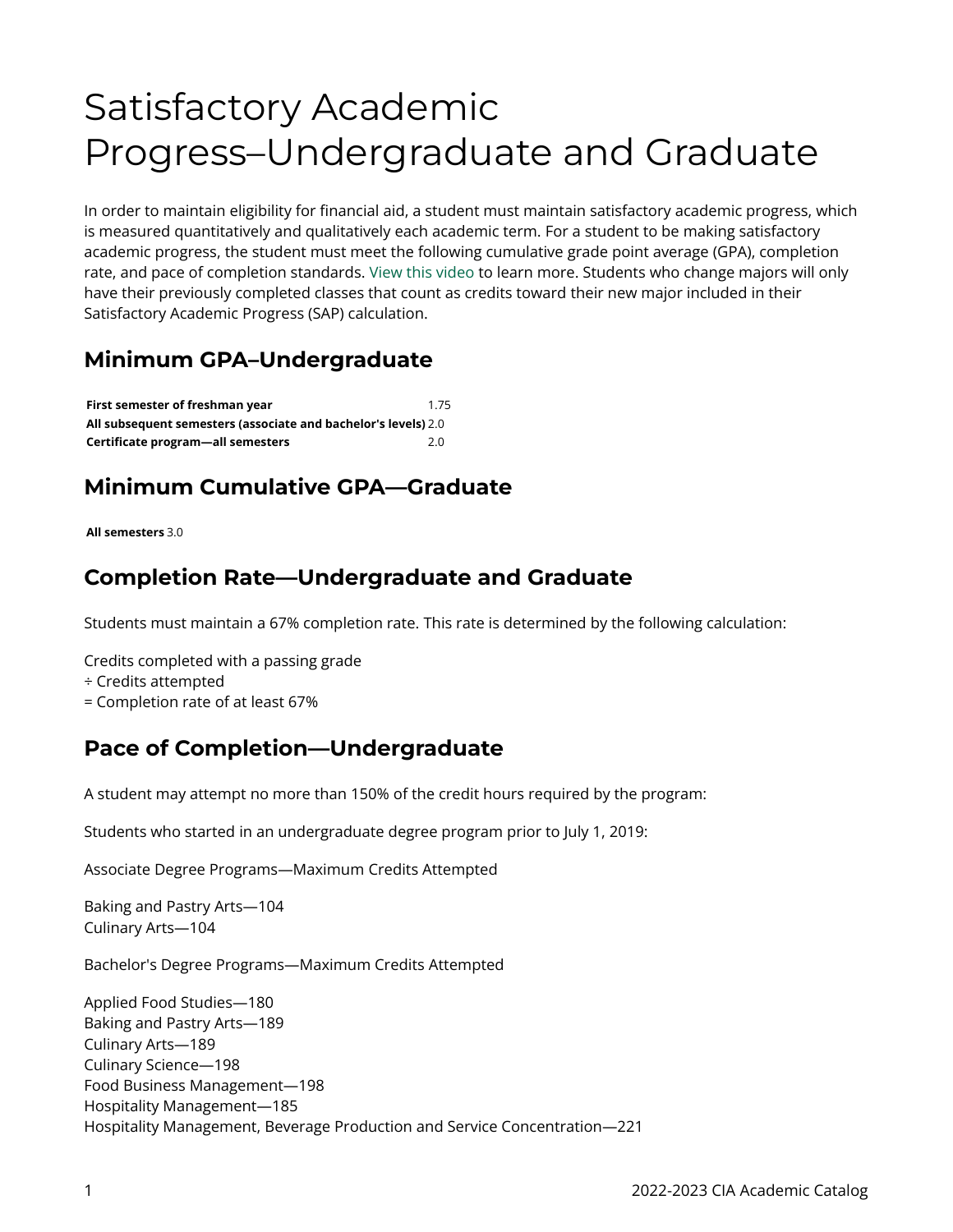Hospitality Management, Intrapreneurship: Driving Innovation from Within an Organization Concentration—221 Organization Concentration—225 Applied Food Studies and Culinary Science double major—234

Students who started in an undergraduate degree program after July 1, 2019:

Associate Degree Programs—Maximum Credits Attempted

Baking and Pastry Arts—101 Culinary Arts—101

Bachelor's Degree Programs—Maximum Credits Attempted

Applied Food Studies—191 Baking and Pastry Arts—189 Culinary Arts—189 Culinary Science—196 Food Business Leadership—196 Food Business Management—196 Hospitality Management—183 Hospitality Management, Intrapreneurship: Driving Innovation from Within an Organization Concentration—207 Applied Food Studies and Culinary Science double major—232

Certificate Programs—Maximum Credits Attempted

Accelerated Culinary Arts—45

#### **Pace of Completion—Graduate**

The number of credit hours for which a student may receive federal financial aid may not exceed 150 percent of the credit hours required to complete the academic program's published length.

Food Business —45 Wine Management—45

### **Financial Aid Status**

Students not meeting satisfactory academic standards for a given academic term, as outlined above, are notified in writing via the students' CIA e-mail and portal accounts and will be placed on financial aid warning for one semester for which they may receive their federal, state, and institutional aid, excluding the CIA Meritbased Scholarship. At the end of the warning semester, satisfactory academic progress will be reviewed. If the student meets the minimum standards as outlined, the warning status will be lifted. If minimum standards are not met, the student will forfeit future eligibility for financial aid and will be notified in writing via the students' CIA e-mail and portal accounts. Students who have not maintained eligibility to receive financial aid due to unsatisfactory academic progress may appeal for one additional semester of probationary eligibility. The student must include an academic improvement plan outlining the steps that will be followed to improve the student's GPA and/or completion rate. This plan must be signed by the director of the Center for Career and Academic Advising for students attending the New York campus, the manager of the Learning Strategies Center for students attending the California campus, or the learning strategist for students attending the Texas